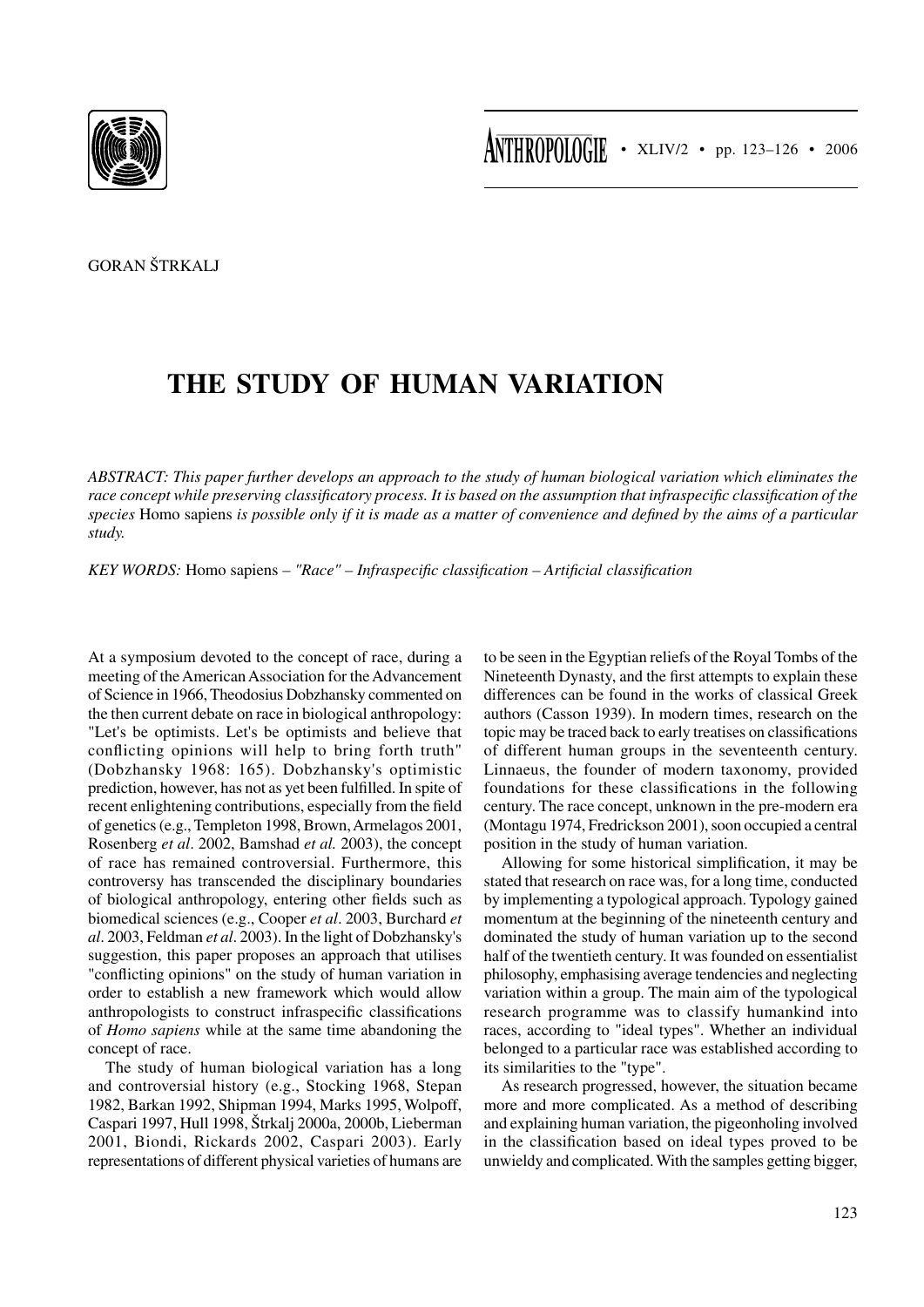it became almost impossible to incorporate the majority of living individuals or skeletal remains into any of the racial types. This did not result in the collapse of the typological programme, but led to attempts to refine it, most often by creating more types. In effect, the majority of anthropologists sub-divided major races into smaller units (sub-types).

In the period between the world wars, however, many anthropologists became dissatisfied with racial typology but were unable to find an alternative approach (Brace 1982). This happened only in the second half of the twentieth century when two opposing groups of scientists proposed different alternatives for the typological approach to the study of human variation. On one side were those who argued for the demise of the concept of race, claiming that no classification of the species *Homo sapiens* is possible. Instead they opted for the study of a particular morphological or genetic trait and its distribution (clinal approach) and/or claimed that a breeding population is the only plausible unit of classification among humans (Livingston 1962, Brace 1964, Montagu 1964). On the other side were those who thought that the concept of race should not be abandoned but redefined in terms of population thinking (Dobzhansky 1962, Garn 1962, Newman 1963). A lengthy and intense polemic between representatives of the two approaches produced no agreement on the matter. Furthermore, a number of anthropologists continued to utilise the typological approach and remnants of it are to be found even in contemporary research in biological anthropology and related disciplines (Kohn 1995).

There are a number of studies that try to assess the attitude of working biological anthropologists towards the concept of race (Littlefield *et al*. 1982, Lieberman *et al*. 1989, Lieberman, Reynolds 1996, Cartmill 1998, Štrkalj 2000c, Kaszycka, Štrkalj 2002, Wang *et al*. 2002, 2003, Cartmill, Brown 2003, Kaszycka, Strzałko 2003, Lieberman *et al*. 2003). One of the general conclusions seems to be that there is still no consensus on the concept of race, although in some countries there is a significant majority in favour of it (in China, for instance) or against the concept (in the USA). External factors play an important role in this, and particularly in national differences towards the concept of race. However, it might be that there are also difficulties of a scientific nature concerning the race problem, which are resolved in different ways by different anthropologists. Mayr (2002: 262) recently observed that "The major reason for the existence of a race problem is that so many people have a faulty understanding of race" and that faulty understanding relies on the typological approach.

It is possible that there are other problems. Probably the major one is the seemingly insoluble tension within the contemporary study of human variation which comes from numerous scientific problems associated with the concept of race, on the one hand, and the need to classify, on the other. The race concept seems to be burdened with difficulties when applied to the species *Homo sapiens*. Some of the main reasons are: the lack of any agreement on the number of human races, clinal distribution of many traits, discordance of distribution of a great number of traits, and the level of variation within races which exceeds the level of variation between groups designated as races.

However, there seems to be a need for classification that would enable scientists to work with a wide range of relevant data. *Homo sapiens* is a species with global distribution, which consists of a great number of individuals and populations inhabiting many different environments. One must therefore subdivide it into smaller units, simply to be able to process a large amount of potentially relevant information. A clinal approach, which is sometimes used as an alternative to a racial approach, does not seem to provide a conceptual framework for the study of human variation if used alone. The concept of a population or a breeding population is thus often used in conjunction with it. As Molnar (1998: 278) noted "The clinal approach has its strength, but only when used in conjunction with the actual basis for trait distribution through time and space – the population."

Population, therefore, not race, becomes the basic unit of classification. Lieberman and Jackson (1995: 34) observed that "Nothing is gained by the use of race that the term population cannot serve equally well." However, many of the problems associated with the concept of race can also be associated with the concept of population. Relethford (1994: 51), for instance, in his textbook on biological anthropology, defines a breeding population as "a group of organisms that tend to choose mates from within the group." He then adds that, "this definition is a bit tricky because it is not clear what proportion of mating within a group defines a breeding population." Similarly, arbitrary delimitation of the borders of particular races is often used as an argument against the race concept. This is to be expected, as both "race" and "population" are open genetic systems with arbitrarily defined boundaries. So, one may rephrase Lieberman and Jackson and say that many difficulties with the concept of race apply to the population concept equally well.

The other way to deal with classification without using race is to use ethnic or geographic labels. These, however, are of very limited value, mainly because of the extraordinary mobility of humans, especially in the last few centuries. If one uses a term which refers to a region inhabited by a multi-ethnic group such as "American" it becomes highly ambivalent. To deal with this, various adjectives are added, introducing terms such as "African-American" or "European-American". This, however, seems to be nothing but a return to the old-fashioned division into several major races, as there is no difference between the terms "Black" and "African-American", and no difference between "White" and "European-American". There is, of course, an important difference in connotation but it is of no importance in the present context.

A possible solution to the problem of infraspecific classification of the human species was suggested almost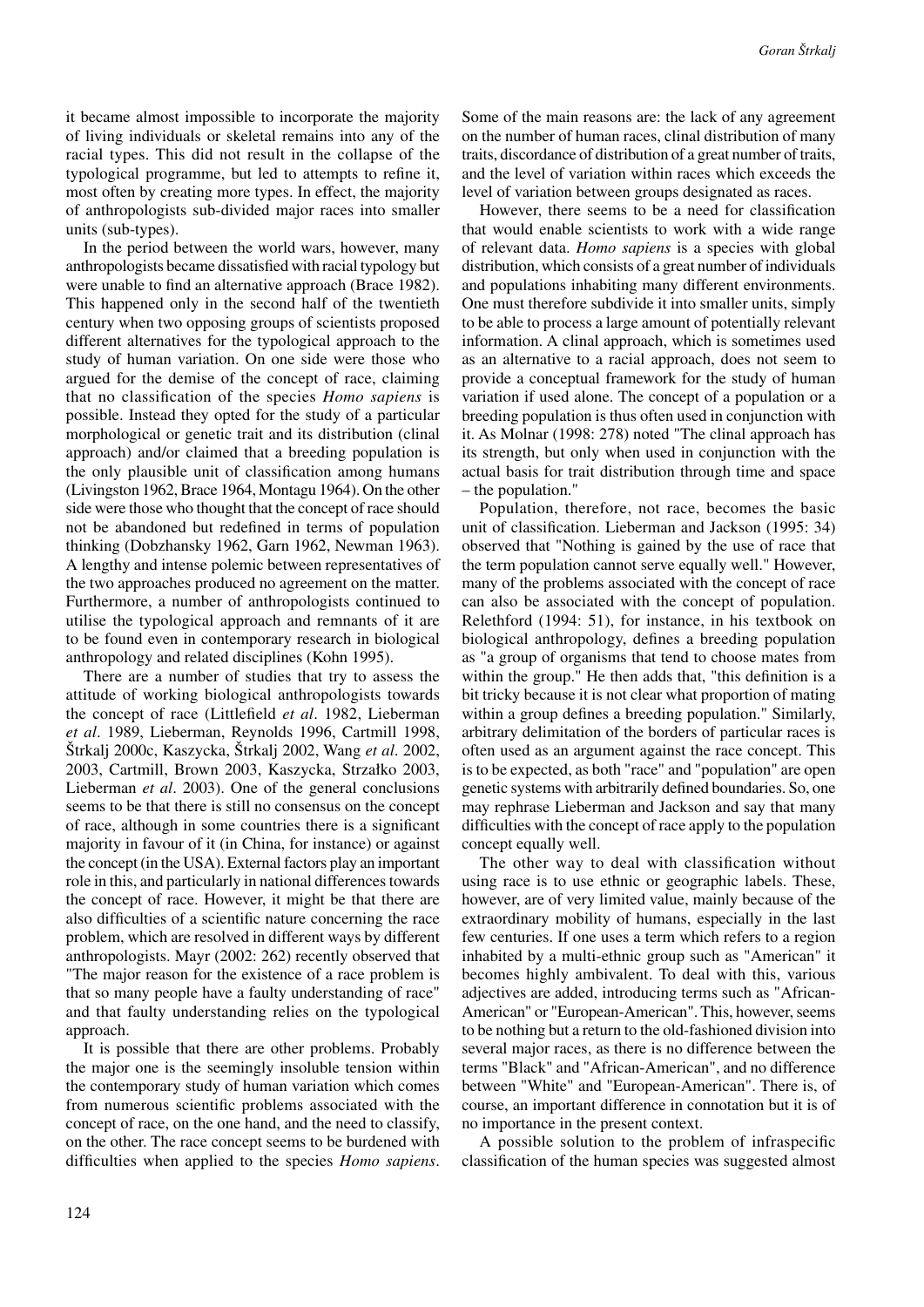half a century ago by several geneticists and genetically oriented anthropologists, most forcefully by Theodosius Dobzhansky (Božić, Štrkalj 2002). These scientists recognized that any classification of the human species would inevitably be arbitrary. This seemed acceptable to them, as they understood it only as a matter of convenience, a device that would help researchers to organize their data. Infraspecific classification is, therefore, only an expedient research tool. As Dobzhansky (1962: 266) noted, "Race differences are objectively ascertainable facts. The number of races we choose to recognize is a matter of convenience." In other words, there are quantifiable biological differences between diverse human populations. Human groups can therefore be classified, but only relatively, as the classification changes with a change of trait or set of traits used in that particular classification. There are, therefore, no fixed races that can be identified. How one divides humans on biological grounds depends on which set of data one utilizes, and this is defined by the objective of each particular research. Race, as Kohn (1995) observed, with such an approach became more fluid.

This is, of course, an artificial type of biological classification, defined by Mayr and Ashlock (1991: 409) as "Classification based on convenient and conspicuous diagnostic characters, without attention to characters indicating relationship; often a classification based on a single arbitrarily chosen character instead of an evaluation of the totality of characters." Any classification of the human species other than an artificial one seems to be impossible. It would appear that much confusion and misunderstanding stems from the fact that numerous racial classifications in the history of anthropology have been presented as "natural" divisions of humankind when they were, in fact, purely artificial.

There is nothing intrinsically wrong with classification, just as there is nothing intrinsically wrong with classification of our own species, scientifically or socially. The problem lies in the way classification is carried out. Probably the best examples of this are the two great classifiers of the 1960s, Carlton Stevens Coon (1963) and Theodosius Dobzhansky (1962). While the work of the former is now abandoned by the majority of anthropologists, due to its scientific deficiencies and potentially negative social implications (Marks 2000, Jackson 2001), the work of the latter is still quoted and widely acclaimed.

 The approach outlined above enables anthropologists from various sub-disciplines to make different classifications according to the requirements of their research. Each classification would therefore be defined and applicable only within the context of a particular research programme.

Finally, bearing in mind that classification is artificial, it would be appropriate to use new neutral term to name the groups into which humans are classified. "Form", defined as "a neutral term for a single individual, phenon, or taxon" (Mayr, Ashlock 1991: 416), is one possible term (Štrkalj 2000d, 2000e). In this way, confusion with old systems of racial classification would be avoided. "Race" would then cease to exist in biological anthropology as a term and as a concept.

Traditional division into races alone is, as recently observed, "both too broad and too narrow" (Feldman *et al*. 2003: 374). However, a fuzzier approach and application of different systems of infraspecific classifications might be of use in research on human variation precisely because biological reality is fuzzy and resists simple compartmentalisation.

## **ACKNOWLEDGEMENTS**

I thank Prof. Phillip Tobias and Dr Tracey Wilkinson for their invaluable comments.

## **REFERENCES**

- BAMSHAD M. J., WOODING S., WATKINS W. S., OSTLER C.
- T., BATZER M. A., JORDE L. B., 2003: Human population genetic structure and inference of group membership. *Amer. J. of Human Genetics* 72: 578–589.
- BARKAN E., 1992: *The Retreat of Scientific Racism: Changing Concepts of Race in Britain and the United States between the World Wars*. Cambridge University Press, Cambridge. 381 pp.
- BIONDI G., RICKARDS O., 2002: The scientific fallacy of the human biological concept of race. *Mankind Quarterly* 42: 355–88.
- BOŽIĆ J., ŠTRKALJ G., 2002: Conceptual clustering and the study of human variation. *Collegium Antropologicum* 26, Supplement: 30.
- BRACE C. L., 1964: On the race concept. *Curr. Anthrop.* 5: 513–520.
- BRACE C. L., 1982: Comment. *Curr. Anthrop.* 23: 648–649.
- BROWN R. A., ARMELAGOS, G. J., 2001: Apportionment of racial diversity: A review. *Evol. Anthrop.* 10: 34–40.
- BURCHARD E. G., ZIV E., COYLE N., GOMEZ S. L., TANG
- H., KARTER A. J., MOUNTAIN J. L., PÉREZ-STABLE E. J.,
- SHEPPARD D., RISCH N., 2003: The importance of race and ethnic background in biomedical research and clinical practice. *New England J. of Medicine* 348: 1170–1175.
- CARTMILL M., 1998: The status of the race concept in physical anthropology. *Amer. Anthrop.* 100: 651–660.
- CARTMILL M., BROWN K., 2003: Surveying the race concept: A reply to Lieberman, Kirk and Littlefield. *Amer. Anthrop.* 105: 114–115.
- CASSON S., 1939: *The Discovery of Man: The Story of the Inquiry into Human Origins*. Harper, New York. 339 pp.
- CASPARI R., 2003: From types to populations: A century of race, physical anthropology, and the American Anthropological Association. *Amer. Anthrop.* 105: 65–76.
- COON C. S., 1962: *The Origin of Races*. Alfred M. Knopf, New York. 724 pp.
- COOPER R. S., KAUFMAN J. S., WARD R., 2003: Race and genomics. *New England J. of Medicine* 348: 1166–1170.
- DOBZHANSKY T., 1962: *Mankind Evolving*. Yale University Press, New Haven and London. 381 pp.
- DOBZHANSKY T., 1968: Discussion. In: M. Mead, T. Dobzhansky, E. Tolbach, R. E. Light (Eds.): *Science and the Concept of Race*.